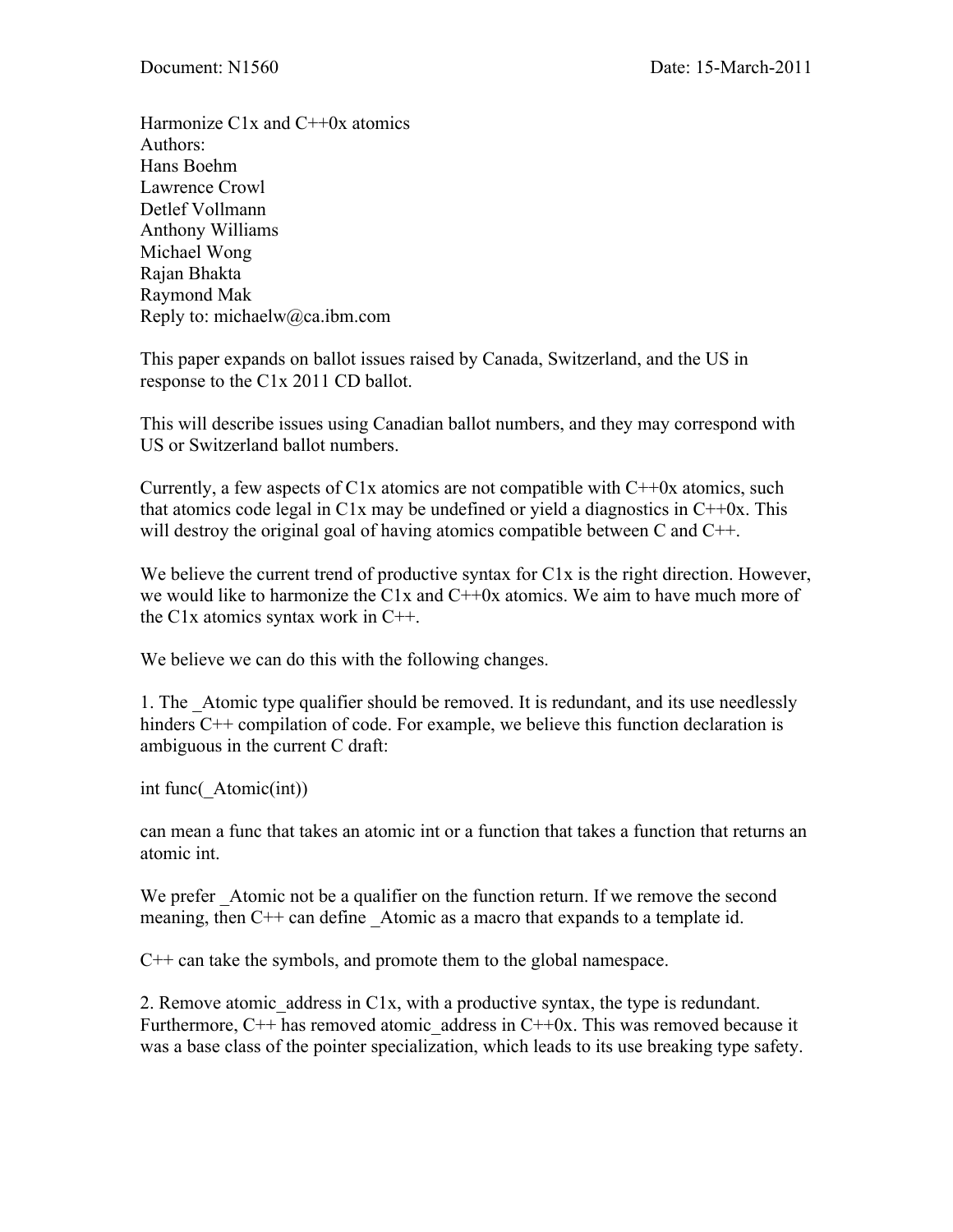3. The current draft supports too many compound operations, like atomic divide assign for atomic float for arithmetic operations. It is trying to be too general making every compound operator atomic. The original C1x paper (Footnote 113) implies that these operations can be written 'as if' with a compare exchange loop and that might work, but we need to understand it better. These additional operations currently make some C code incompatible with C++. We would prefer a similar phased approach until we understand the implication of such support. C++ selectively narrowed the operations based on what current hardware will not have trouble supporting. This limited support is not permanent, Additional operations can be added at a later time. Until we specify what the extended operations mean, in the presence of traps, we would prefer that C1x limit the supported operations to the same list as  $C++0x$ .

|                       | type made atomic |       |          |        |
|-----------------------|------------------|-------|----------|--------|
| Operations            | bool             | $T^*$ | integral | others |
| is lock free          |                  | V     | Y        | Y      |
| load, store,          |                  |       |          | V      |
| exchange,             |                  |       |          |        |
| compare exchange      |                  |       |          |        |
| (weak+strong)         |                  |       |          |        |
| fetch add, $+=$ ,     |                  | V     | V        |        |
| fetch $sub, =$        |                  |       |          |        |
|                       |                  |       |          |        |
| fetch or, $\models$ , |                  |       | Y        |        |
| fetch and, $&=$ .     |                  |       |          |        |
| fetch xor, $\wedge$ = |                  |       |          |        |

Here are the limited set of operations that  $C^{++}$  supports that we would like C to restrict::

4. There is a current macro that says if you define STDC\_NO\_THREADS, then you don't need to provide the stdatomic.h header.

The integer constant **1**, intended to indicate that the implementation does not support atomic types (including the **\_Atomic** type qualifier and the **<stdatomic.h>** header) or the **<threads.h>** header.

Threads and atomics are different things. Specifically, threads belong to the OS and atomics belong to the hardware. The OS should provide common locking implementations so that different compilers don't do incompatible things. In embedded system, you want hardware support and not have OS come along for the ride. We should separate \_\_STDC\_NO\_THREADS from stdatomic.h. We suggest \_\_STDCATOMIC be defined if the system provides atomics and the atomic header.

5. We would like C1x to remove atomic to atomic assignment as  $C++0x$  has removed it. Many programmers are likely to assume that assigning an atomic directly to another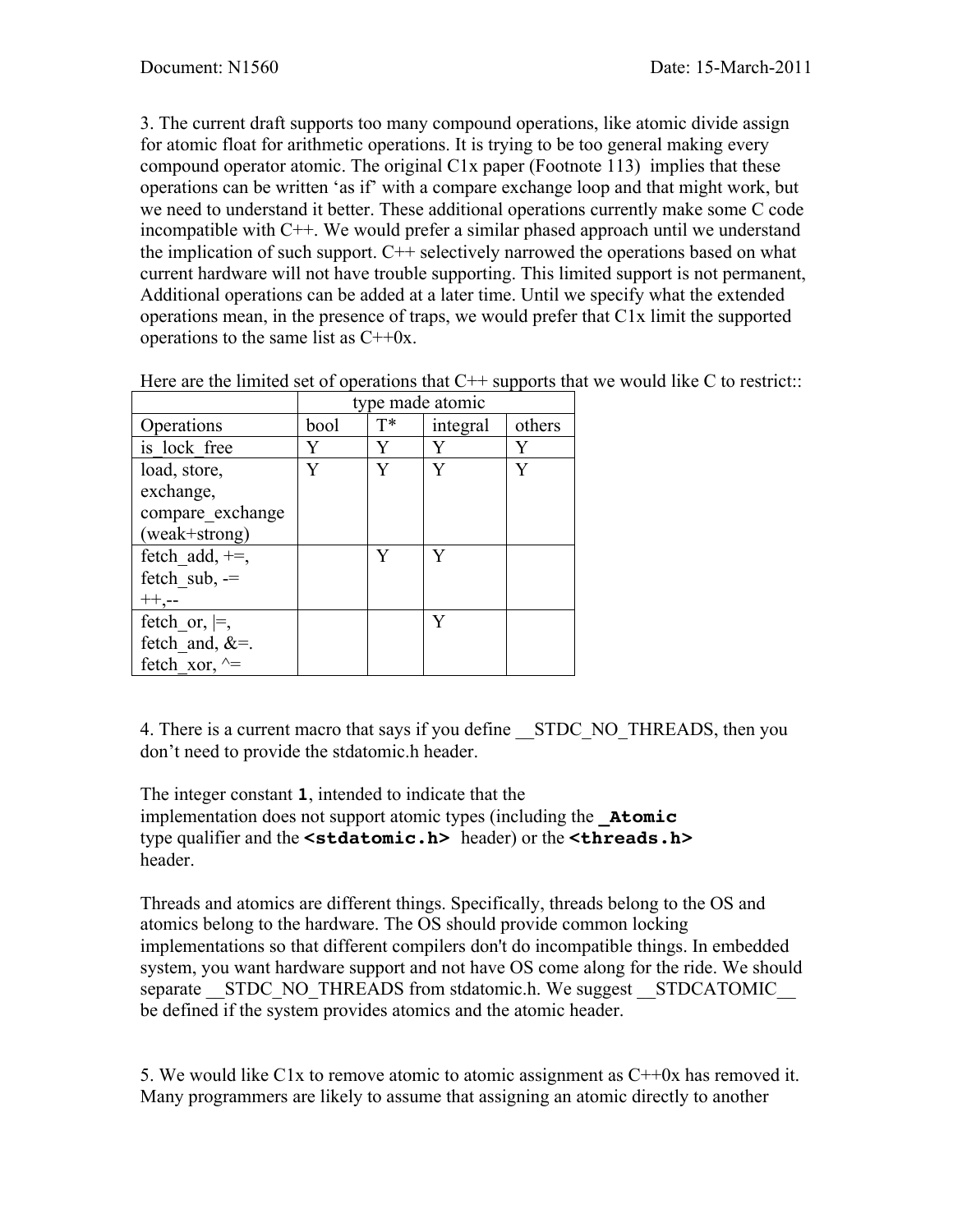atomic is a single atomic operation, as with  $+=$  on an atomic. We are not sure about the correct interpretation of the current draft on this point, but this assumption must be incorrect, since very few implementations can reasonably support it. Since direct atomic-to-atomic assignment very rarely appears in correct programs, it should trigger a diagnostic, forcing the programmer to clearly restate it as two separate atomic operations

6. The current mutex API is substantially different from both C++0x and POSIX APIs. It is based on an API which currently has few direct clients. At a minimum, the removal of mtx try as in N1521 (also WG14 N1437) should be reconsidered.

However, we would much prefer the C mutex type to be the same as the C++ mutex type. C++ mutex types were designed to make that compatibility possible. It will be embarrassing if we don't have the same mutex type. Originally, the syntax was not specified because the C++ committee did not want to assume a C syntax. Now that there is a syntax, this argument is moot. C mutexes are local objects and while C++ may put wrapper around C mutex for member functions, this will make condition variables fail to work. Condition variables only work with the C++ mutex type.

## From Lawrence:

As locks become more fine-grained, the time for un-contended lock acquisition can be a significant cost. The C mutex design necessarily adds conditional branches into each operation as it figures out which lock is available. What is supplied by OS facility usually is too slow because it tries to be fair and does not scale well. When I was actively doing a lot of parallel programming, I avoided OS synchronization because nothing would scale well.

## From Hans:

The current C mutex design has three unfortunate characteristics when used in a context that also supports  $C^{++}$  code: First, it is difficult to declare a mutex in a header file such that it can be accessed by both C and  $C_{++}$ .  $C_{++}$  mutexes are not accessible from C. C mutexes are accessible from C<sup>++</sup> only through a wrapper not provided by any standard library. Second, the interfaces differ gratuitously in ways that require significant additional learning time for users of both languages, with no discernable benefit. Third,  $C$  mutexes are inherently slower than their directly implemented  $C++$  counterparts, since they require dynamic testing of the mutex type. We believe that, especially with the introduction of mtx\_try to differentiate it from established OS APIs, the current C mutex design needlessly diverges from mainstream practice, both in OS APIs and in C++.

We would like to have the C mutex type and the  $C++$  mutex type be exactly the same type, as was done for atomics. We believe the C++ design leads to better performance, especially when we start scaling the system. This is one of the most urgent requirement for compatibility.

7. The locking behavior of I/O functions is not specified. This may result in unexpected behavior in multithread contexts and require explicit locking that will be redundant on most implementations. Require implicit locking or provide for efficient explicit locking.